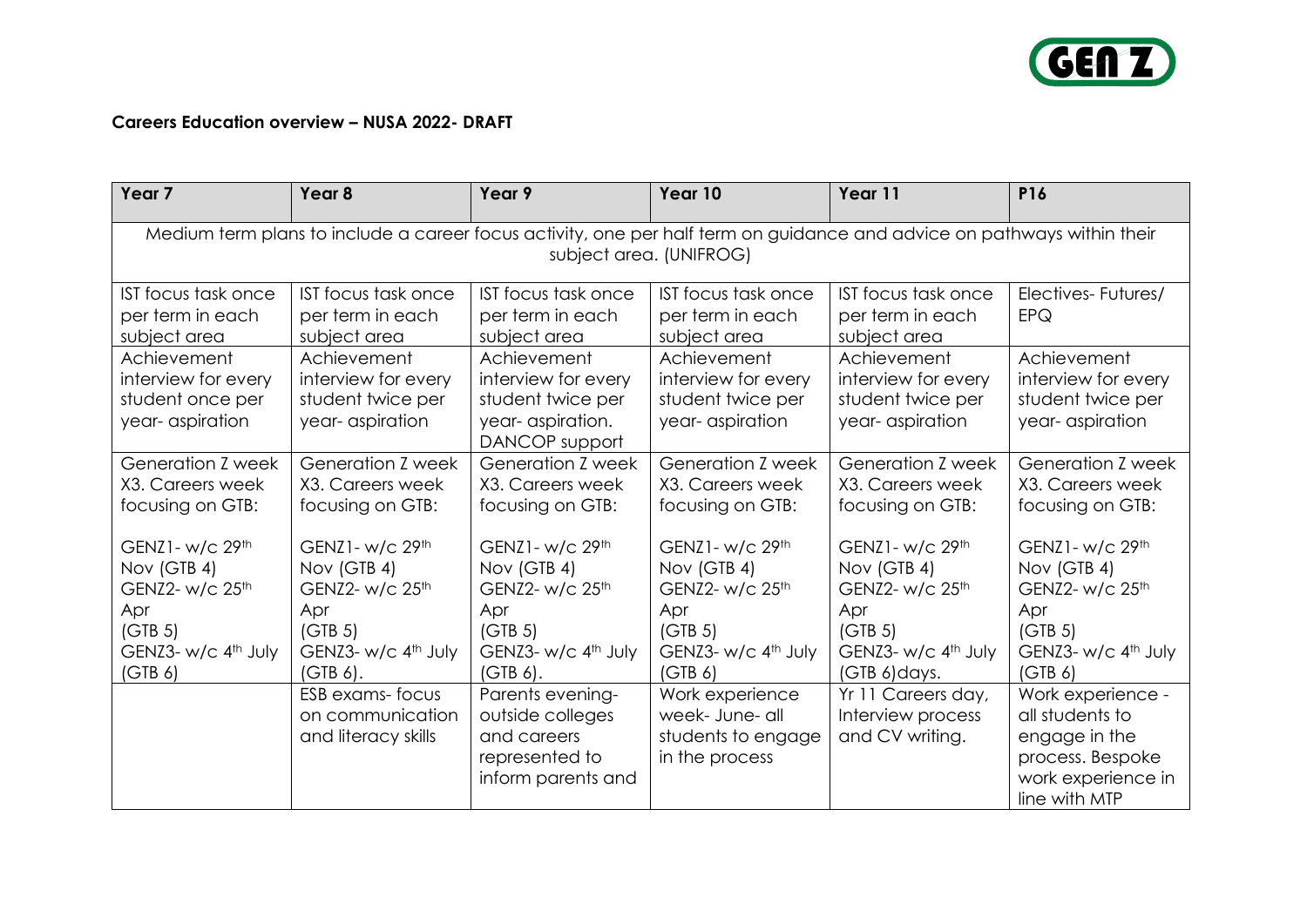

|                                                  |                                                                                              | students of possible<br>pathways                                                                                                                             |                                                                                                                    |                                                                                 |                                                                                                                       |  |
|--------------------------------------------------|----------------------------------------------------------------------------------------------|--------------------------------------------------------------------------------------------------------------------------------------------------------------|--------------------------------------------------------------------------------------------------------------------|---------------------------------------------------------------------------------|-----------------------------------------------------------------------------------------------------------------------|--|
|                                                  | $PSHE -$<br>Employability skills<br>Goal setting and<br>future aspirations<br>Growth mindset | PSHE-<br>KS4 options &<br>careers<br>Personal skills and<br>interests<br>P16 and career<br>pathways<br>KS4 options<br>(DANCOP booklets<br>for every student) | PSHE-<br>Careers and next<br>steps<br>Pathways and<br>aspirations<br>Work Experience<br>Positive personal<br>image | PSHE-<br>Next steps<br>P16 career options<br>CV writing<br>Interview skills     | PSHE-<br><b>UCAS, UNIFROG,</b><br>P16 career<br>pathways, Personal<br>statement prep,<br>skills,                      |  |
| <b>UNIFROG-</b><br>Enterprise lessons            | <b>UNIFROG-</b><br>Enterprise lessons                                                        | <b>UNIFROG-</b><br>Enterprise lessons                                                                                                                        |                                                                                                                    |                                                                                 | UNIFROG relaunch,<br>Afternoon session<br>for all students to<br>update and<br>familiarise their<br>accounts<br>March |  |
|                                                  |                                                                                              | Think Forward programme. Identified group of student to have continued support<br>from Donna. Those at risk of being NEET.                                   |                                                                                                                    |                                                                                 |                                                                                                                       |  |
|                                                  |                                                                                              | Careers open<br>evening                                                                                                                                      | Careers open<br>evening                                                                                            | Careers open<br>evening                                                         | Careers open<br>evening                                                                                               |  |
| Parents evening-<br><b>Careers GENZ</b><br>stand | Parents evening-<br><b>Careers GENZ</b><br>stand                                             | Parents evening-<br><b>Careers GENZ</b><br>stand options and<br>future pathways                                                                              | Parents evening-<br><b>Careers GENZ</b><br>stand options and<br>future pathways                                    | Parents evening-<br><b>Careers GENZ</b><br>stand options and<br>future pathways | Parents evening-<br><b>Careers GENZ</b><br>stand options and<br>future pathways                                       |  |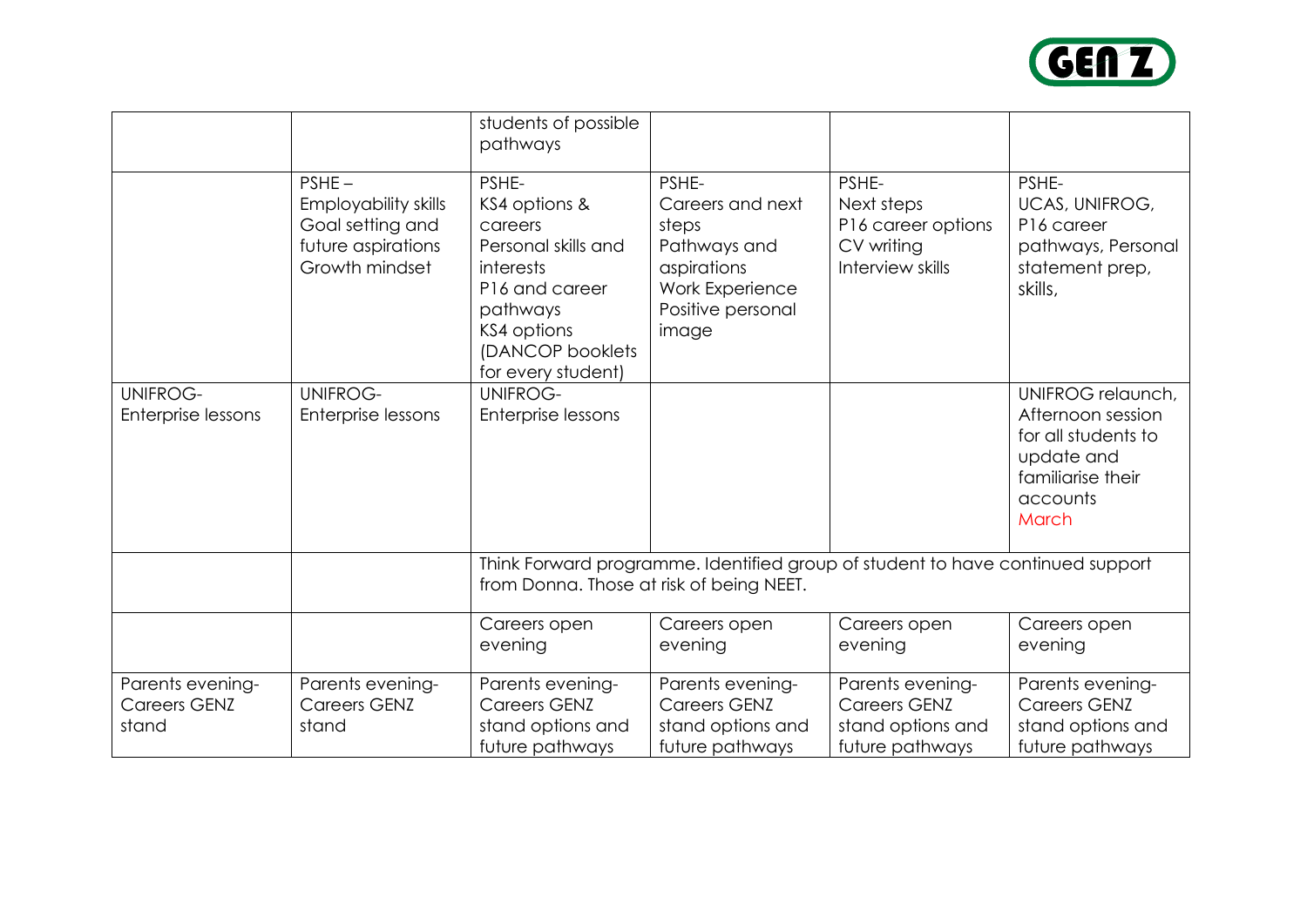

| Outreach<br>programme<br>Assembly- Journey<br>to higher<br>education | Outreach<br>programme<br>Myths about higher<br>education | Outreach<br>programme<br>Your skills, your<br>future<br>Army careers visit<br>(12 <sup>th</sup> Nov) | Outreach<br>programme<br>Your future, your<br>choice<br>Army careers visit<br>(12 <sup>th</sup> Nov) | Outreach<br>programme<br>What is success?<br>GCSE and beyond<br>(assembly)<br>Army careers visit<br>(12 <sup>th</sup> Nov)                                                                                                                                        | Army careers visit<br>(12 <sup>th</sup> Nov)                                                                                                                                                                                        |
|----------------------------------------------------------------------|----------------------------------------------------------|------------------------------------------------------------------------------------------------------|------------------------------------------------------------------------------------------------------|-------------------------------------------------------------------------------------------------------------------------------------------------------------------------------------------------------------------------------------------------------------------|-------------------------------------------------------------------------------------------------------------------------------------------------------------------------------------------------------------------------------------|
|                                                                      | Outreach<br>programme<br>Campus<br>experience            |                                                                                                      |                                                                                                      | $\cup$<br><b>Bilborough College</b><br>Trip - Only students<br>that have applied<br>to study at Bilb in<br>Sept 2022 will<br>spend an<br>afternoon taking<br>part in a tour, taster<br>lessons and a Q&A<br>session with ex<br>NUSA students.<br>$Mar - date IBC$ | Into - UCAS<br>personal<br>statements and<br>1-1 support.<br>Date 06.01.20<br>$10.40 - 12.15$ pm<br>Into - 'Standing<br>out from the<br>crowd' workshop<br>that teaches you<br>how to stand out<br>in the crowd!<br>Booked 03.04.20 |
|                                                                      |                                                          |                                                                                                      |                                                                                                      | Year 11 destination<br>interviews - every<br>student to attend<br>an interview to<br>support college<br>applications,<br>understanding<br>career pathways<br>and identify areas                                                                                   | Work experience 2<br>Y13?                                                                                                                                                                                                           |